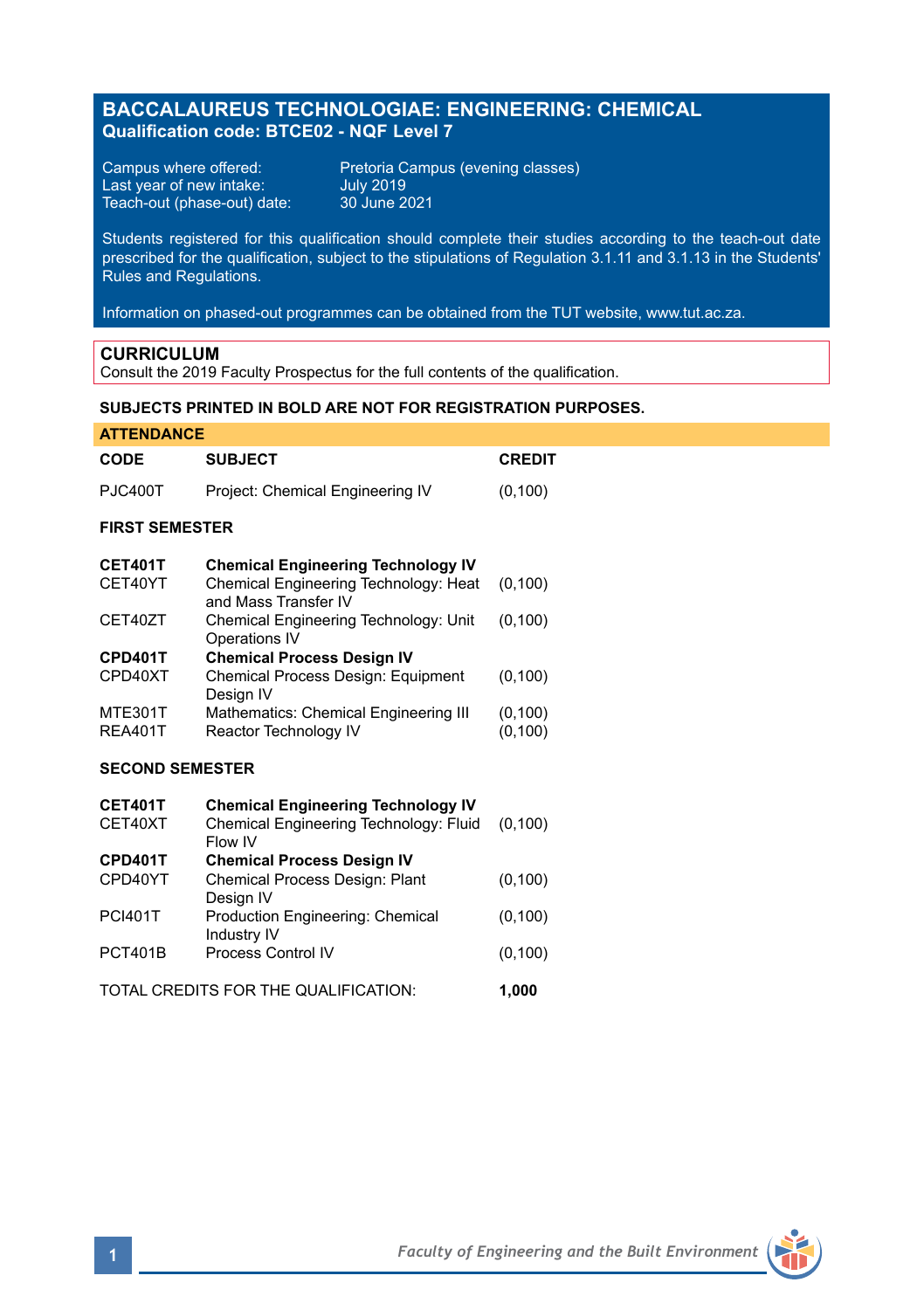# **SUBJECT INFORMATION (OVERVIEW OF SYLLABUS)**

The syllabus content is subject to change to accommodate industry changes. Please note that a more detailed syllabus is available at the Department or in the study guide that is applicable to a particular subject. At time of publication, the syllabus content was defined as follows:

## **C**

#### **CHEMICAL ENGINEERING TECHNOLOGY: FLUID FLOW IV (CET40XT) 1 X 3-HOUR PAPER** *(Subject custodian: Department of Chemical, Metallurgical and Materials Engineering)*

Fluid properties, fluid statics, flow measurements. Conservation of mass energy and momentum: control volume approach. Flow in Pipes: (A) flow of Newtonian fluids: general characteristics of pipe flow, fully developed laminar flow, fully developed turbulent, dimensional analysis of pipe flow, open channel flow (B) flow of non-newtonian fluids: apparent viscosity, pressure drop in pipes, expansion and contraction losses. Centrifugal pumps: types of pumps, centrifugal pump theory, ideal pump, actual pump performance, power transmission, types of impellers, pump cavitation, factors that affect pump capacity, multistage centrifugal pumps, leak-proof centrifugal pumps, pump priming. Compressible flow: introduction, flow of gas through a nozzle or orifice, converging-diverging nozzles for gas flow, flow in pipes, shock waves. Fluid motion in the presence of solid particles: relative motion between a fluid and a single particle, relative motion between a fluid and a concentration of particle, fluid flow through packed bed, fluidization. Flow of multiphase mixtures: introduction, two-phase gas (vapour)-liquid flow, flow regimes and flow patterns, hold-up, pressure, momentum and energy relations and non-newtonian flow. (Total tuition time:  $\pm 60$  hours)

## **CHEMICAL ENGINEERING TECHNOLOGY: HEAT AND 1 X 3-HOUR PAPER (OPEN BOOK) MASS TRANSFER IV (CET40YT)**

## *(Subject custodian: Department of Chemical, Metallurgical and Materials Engineering)*

Introduction to conduction, convection and radiation. Steady-state one-dimensional conduction. Steady-state conduction in multiple dimensions. Condensation and boiling heat transfer. Mass transfer. (Total tuition time:  $± 60$  hours)

# **CHEMICAL ENGINEERING TECHNOLOGY: UNIT CONTINUOUS ASSESSMENT OPERATIONS IV (CET40ZT)**

## *(Subject custodian: Department of Chemical, Metallurgical and Materials Engineering)*

Design project, consisting of the design of a processes unit (heat exchangers, furnaces, distillation columns, etc.). Different stages in the development of a design, conceptual design, physical data collection, economic evaluation, flow diagrams and final detailed design. (Total tuition time: ± 60 hours)

#### **CHEMICAL PROCESS DESIGN: EQUIPMENT DESIGN IV (CPD40XT) 1 X 3-HOUR PAPER** *(Subject custodian: Department of Chemical, Metallurgical and Materials Engineering)*

Development of conceptual flow sheets for chemical processes. Equipment sizing and costing. Economic evaluation of projects. Linear and non-linear models in flow-sheet design. Unit equation models. Solution of linear and non-linear equations in flow sheets. Thermodynamic options in flow sheets. Functioning of process simulator. (Total tuition time: ± 60 hours)

## **CHEMICAL PROCESS DESIGN: PLANT DESIGN IV (CPD40YT) CONTINUOUS ASSESSMENT** *(Subject custodian: Department of Chemical, Metallurgical and Materials Engineering)*

The development of a conceptual flow sheet for a specific chemical process. Familiarisation with the functioning of a process simulator. Flow sheet design and simulation on the process simulator. (Total tuition time:  $± 60$  hours)

## **M**

#### **MATHEMATICS: CHEMICAL ENGINEERING III (MTE301T) 1 X 3-HOUR PAPER** *(Subject custodian: Department of Mathematics and Statistics)*

First-order differential equations. Higher-order differential equations. Basic mathematical modelling. Laplace transforms. Systems of differential equations. Numerical solutions of differential equations. Fourier Series. (Total tuition time: ± 60 hours)